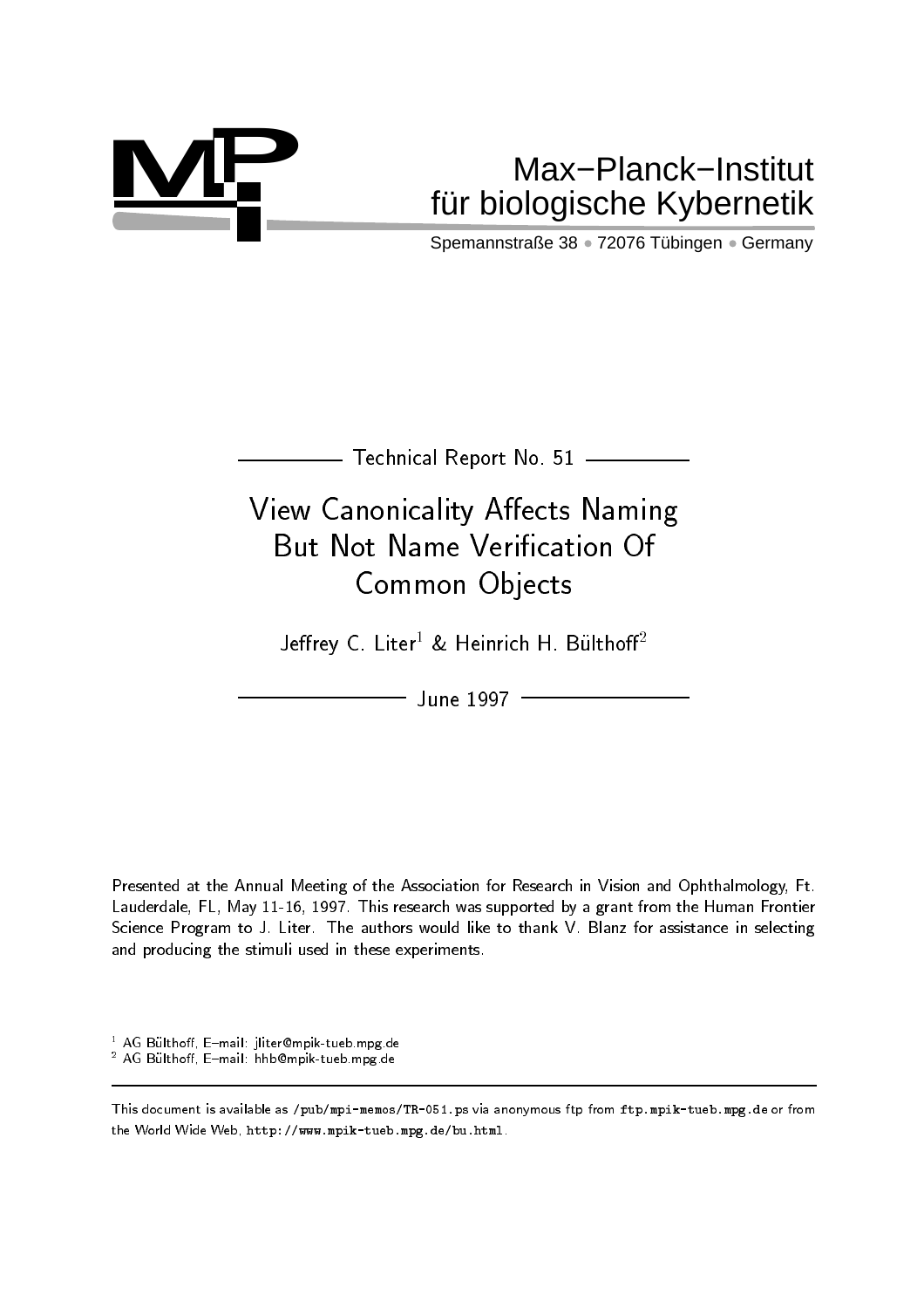# View Canonicality Affects Naming But Not Name Verification Of Common Objects

Jeffrey C. Liter  $\mathcal B$  Heinrich H. Bülthoff

Abstract. Previous studies suggest that there are "canonical" viewpoints from which objects are identied most readily. Ob ject naming has been the primary ob jective measure used to assess view canonicality, but this task has not proven adequate in distinguishing the many explanations of this phenomenon that have been offered. We examine object naming (Experiment 1a) and name verification (Experiments 1b and 2) to better understand the origin and nature of canonical view effects in recognition. In the name verification experiments, observers read an object name and then viewed an image of an ob ject and decided as quickly as possible whether the image matched the name. The stimuli were images of 3D computer models of seven common objects. Each ob ject was rendered from one canonical viewpoint (determined in a separate experiment by Blanz, Tarr, Bülthoff, & Vetter, 1996) and two noncanonical viewpoints. Observers named the objects faster in canonical views, but performance was not affected by viewpoint in either name verification experiment, even on the first presentation of each view. We interpret these results in terms of a view-based similarity model. Naming is slow for noncanonical views because they are similar to stored views of more than one ob ject, leading to response competition. The name verification task reduces the space of relevant views in long-term memory that must be compared to an input view, which for the views studied here minimized the likelihood of confusions and eliminated differences in response times for different views.

### <sup>1</sup> Introduction

Although it might not be apparent in our everyday sub jective experience, the viewpoint from which an ob ject is seen can sometimes influence how easily it is recognized. Palmer, Rosch, and Chase (1981) studied this phenomenon extensively in a series of experiments in which they measured among other things the subjective goodness of different views of ob jects and the time needed to name ob jects seen from different viewpoints. Views that were rated as subjectively good views were named more quickly than views rated not as good. Palmer et al. (1981) termed these good views "canonical" views. It is perhaps not entirely surprising that different observers have similar criteria for determining what constitutes a good or a bad view of an ob ject, but that the perceptual processing of these views is different is intriguing. Why should some

views of ob jects be recognized more quickly or processed more efficiently than other views?

Explanations of canonical view effects differ according to the way in which objects are believed to be represented in long-term visual memory. For this reason, a better understanding of when and why canonical view effects occur is important to gain insight into our visual representation of ob jects. We will consider two classes of models describing the visual representation of ob jects, 1) those in which each ob ject is represented by multiple viewpoint-specic descriptions (Biederman, 1987; Bülthoff & Edelman, 1992; Bülthoff, Edelman, & Tarr, 1995; Tarr, 1995; Perrett, Smith, Potter, Mistlin, Head, Milner, & Jeeves, 1984; Ullman, 1989), and 2) those in which each ob ject is represented by a single three-dimensional, ob ject-centered structural description (Lowe, 1987; Marr, 1982; Marr &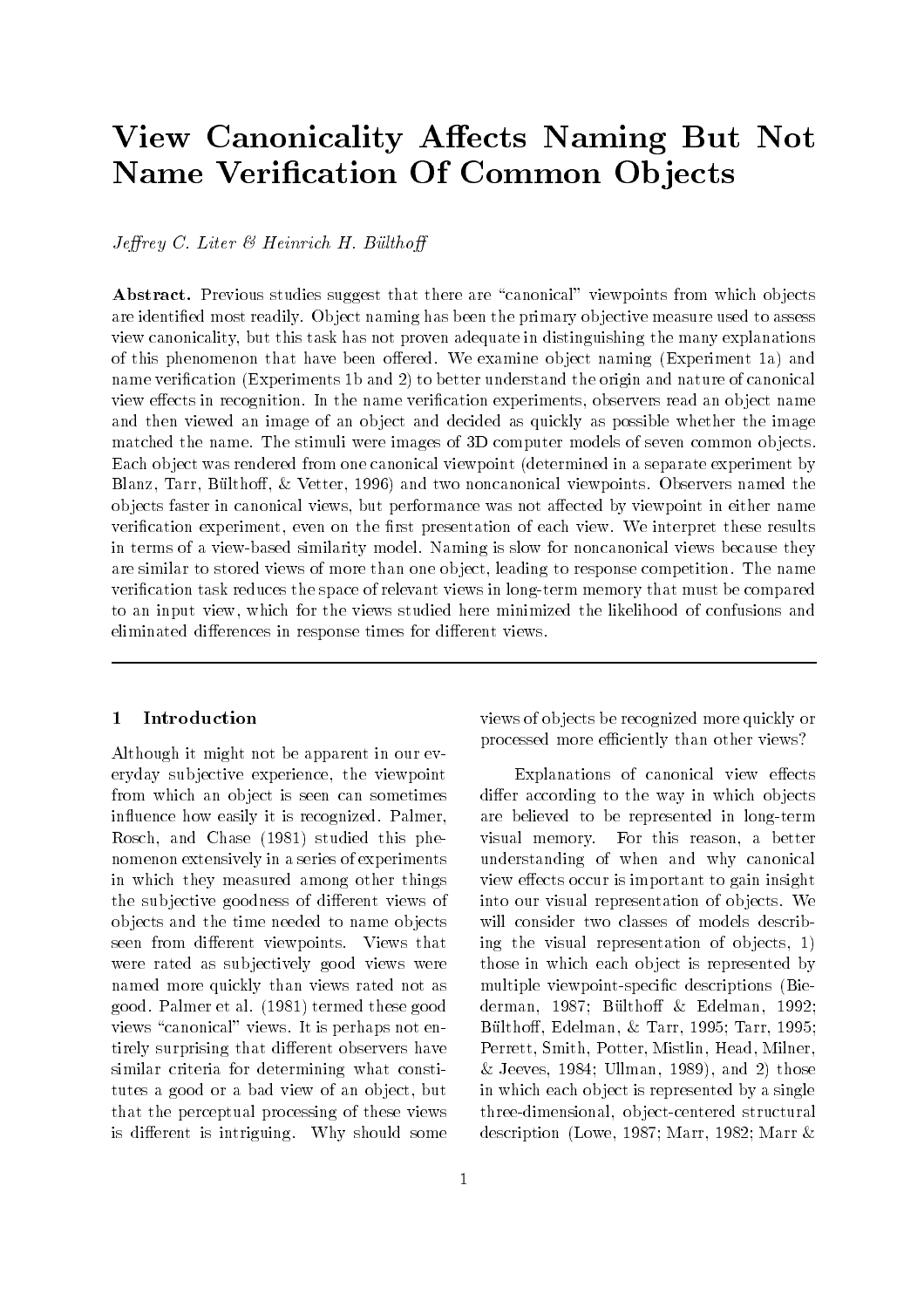Nishihara, 1978).

An important property of multiple-view models of long-term visual memory is that only a relatively small number of views need be stored for any given object.<sup>1</sup> Storing all views of an ob ject would be impossible, as there are uncountable 3D viewpoints from which any object could be seen. Differences in speed or accuracy of recognition of different views of an ob ject might then result for one of several reasons. It is possible, for example, that different stored views are weighted differently, such that especially important views, or views that are encountered often, are weighted most heavily. Repeated processing of the same or similar views of an ob ject view could lead to more efficient processing of that view, perhaps because a greater number of neurons are recruited to support recognition of that view (e.g., Perrett, Oram, & Wachsmuth, 1996). Explanations of view canonicality in terms of familiarity or frequency of exposure are consistent with Palmer et al.'s (1981) finding that the visibility of an ob ject's front surface accounted for over 50% of the variance in the goodness ratings their observers gave to different views of the object. This finding supports familiarity-based explanations in as much as the front surface of an ob ject is likely to be the surface interacted with (and thus experienced) most.

Differences in the speed or accuracy of recognition of different views of an object could also arise because some views are not represented and can be recognized only through the use of a time consuming or error prone transformation mechanism. For example, theorists have proposed that views that are not represented might be recognized by interpolating among views that are represented (e.g., Poggio & Edelman, 1990) or by transforming either the input view, the stored views, or both (e.g., by mental rotation, Shepard & Cooper, 1982, Tarr, 1995, or by alignment, Ullman, 1989, 1996). It is reasonable to expect that canonical views would correspond to those views that do not need to be transformed or need to be transformed less to be recognized.

Theorists who have developed models of long-term visual memory based on ob jectcentered structural descriptions have argued that canonical view effects occur because an ob ject's structural description cannot be generated as easily from all views of the ob ject. According to these models, ob jects are recognized by constructing a three-dimensional structural description of a viewed ob ject and then matching the description to descriptions stored in memory (Lowe, 1985, 1987; Marr & Nishihara, 1978; Marr, 1982). Of primary importance in these models is that the descriptions are orientation free. This is because the descriptions are based on a reference frame that is internal to the ob ject. In Marr's model, for example, the parts of an ob ject are coded relative to its main axis of elongation. Because the stored models are orientation free, the ease with which a description derived from an image can be matched to a stored description should not depend on the viewpoint from which the object was seen.

How then can one account for canonical view effects in these models? Consider what would happen if the "backbone" of the description, for example, the ob ject's main axis of elongation, were difficult or impossible to recover when the ob ject was seen from certain viewpoints. This would disrupt construction of a structural description, making recognition of the object in these views difficult or impossible. For these structural-description models, then, the canonicality of a given view should be a function of the ease with which a three-dimensional structural description can be generated from the view and not the familiarity of the view.

The results of several empirical studies of ob ject recognition are consistent with this axis-foreshortening interpretation of canonical view effects. Lawson (1994) found that ob-

 $^1\rm{We}$  will use the term "view" to refer to both the image of an object and its internal description. However, we are not suggesting that internal descriptions are image-like templates or "pictures in the head." Tarr (1995) presents a nice discussion of why viewbased descriptions are not templates.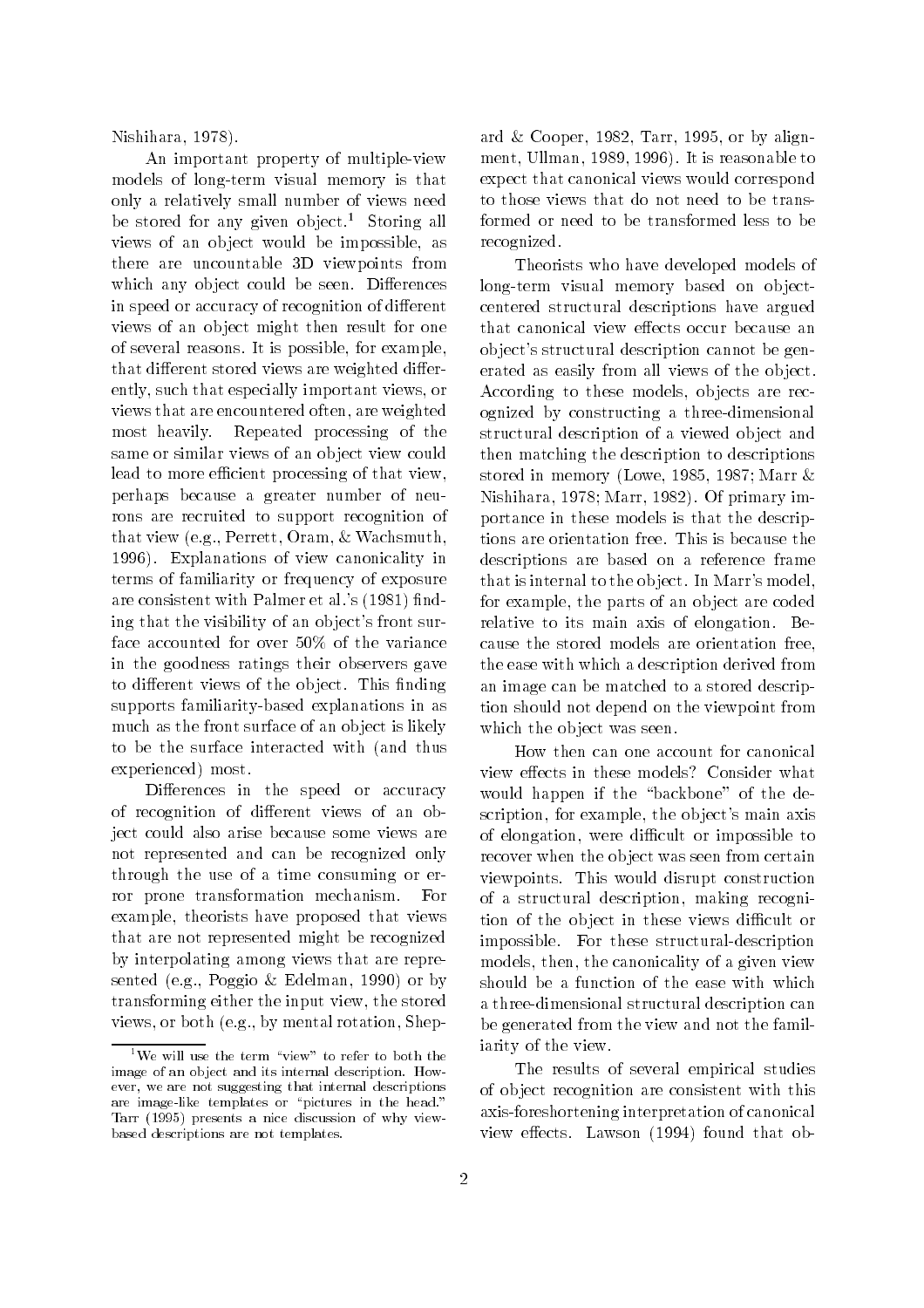servers took longer to name ob jects if they were shown from a viewpoint in which the main axis of the ob ject was foreshortened (i.e., parallel to the line of sight). Newell and Findlay (1996) found a similar difficulty with foreshortened views in a name verification task in which the name of the ob ject was displayed together with an image of the object. Humphrey and Jolicoeur (1993) found that the time needed to name foreshortened views of ob jects could be lessened if pictorial depth cues were added to the display. This suggests that at least some of the difficulty associated with identifying ob jects seen in foreshortened views is that the depth perceived in these views is incorrect.

One could interpret these results as evidence for *noncanonical* view effects in recognition rather than canonical view effects. Nevertheless, the degree of axis foreshortening is unlikely to be the only determiner of view canonicality. Palmer et al. (1981) found a monotonic increase in naming times for a wide range of views, not just a difference for nearly or fully foreshortened views. To be sure that any view effects that might be observed in the present study are not simply due do difficulties in recognizing foreshortened views, we will avoid such views.

One weakness of much of the previous research on view canonicality is the limited use of ob jective measures. Researchers have used sub jective measures such as goodness ratings (Palmer et al., 1981) and exploration times (Perrett & Harries, 1988; Harries, Perrett, & Lavender, 1991; Perrett, Harries, & Looker, 1992), but the primary ob jective measure has been ob ject naming. This stands in stark contrast to research on other viewpoint effects in object recognition, for example, howachange of viewpoint between study and test episodes affects recognition performance. Researchers studying the effects of change of viewpoint have used many different ob jective tasks, including ob ject naming (Biederman & Gerhardstein, 1993), old-new recognition (Edelman & Bülthoff, 1992; Liter, 1996), and picture-picture comparison (Bar-

tram, 1976; Ellis & Allport, 1986).<sup>2</sup> The complexity of the data that has emerged from this body of research suggests that it would be unwise to assume that because canonical view effects occur in object naming they will occur in the same way for other tasks.

In the present study we examined canonical view effects in a wider range of tasks by studying ob ject naming and name verication with the same set of stimuli. In the name verication task, observers read an ob ject name then decided whether a subsequently presented ob ject matched the name. The objects and views used in the present study were based on a study by Blanz, Vetter, Bülthoff, and Tarr (1995) in which observers actively rotated 3D computer models of objects using a "Spaceball," a mouse-like input device with three rather than two degrees of freedom. In one of their experiments, observers selected views of the ob jects that they believed would be best for displaying the ob jects in a brochure. In another experiment, observers first generated a mental image of an ob ject then produced that view by rotating the computer model. The views selected in the brochure task were used in the present study as the canonical views. Noncanonical views were chosen by rotating the ob jects about the vertical axis and viewing them from higher elevations. Accidental views in which the main axis of the ob ject was appreciably foreshortened were avoided.

#### Experiment 1a  $1.1$

The primary purpose of this experiment was to establish that the canonical views derived from the Spaceball experiments of Blanz et al. (1995) were in fact canonical in terms of naming response times. Observers named each of seven objects in three views. The same observers participated in this experiment and in Experiment 1b, in which a name verification procedure was used.

 $2$ Surprisingly, with the exception of studies examining foreshortened views, little attention has been given to the goodness of the views used in tasks examining the effects of change of view.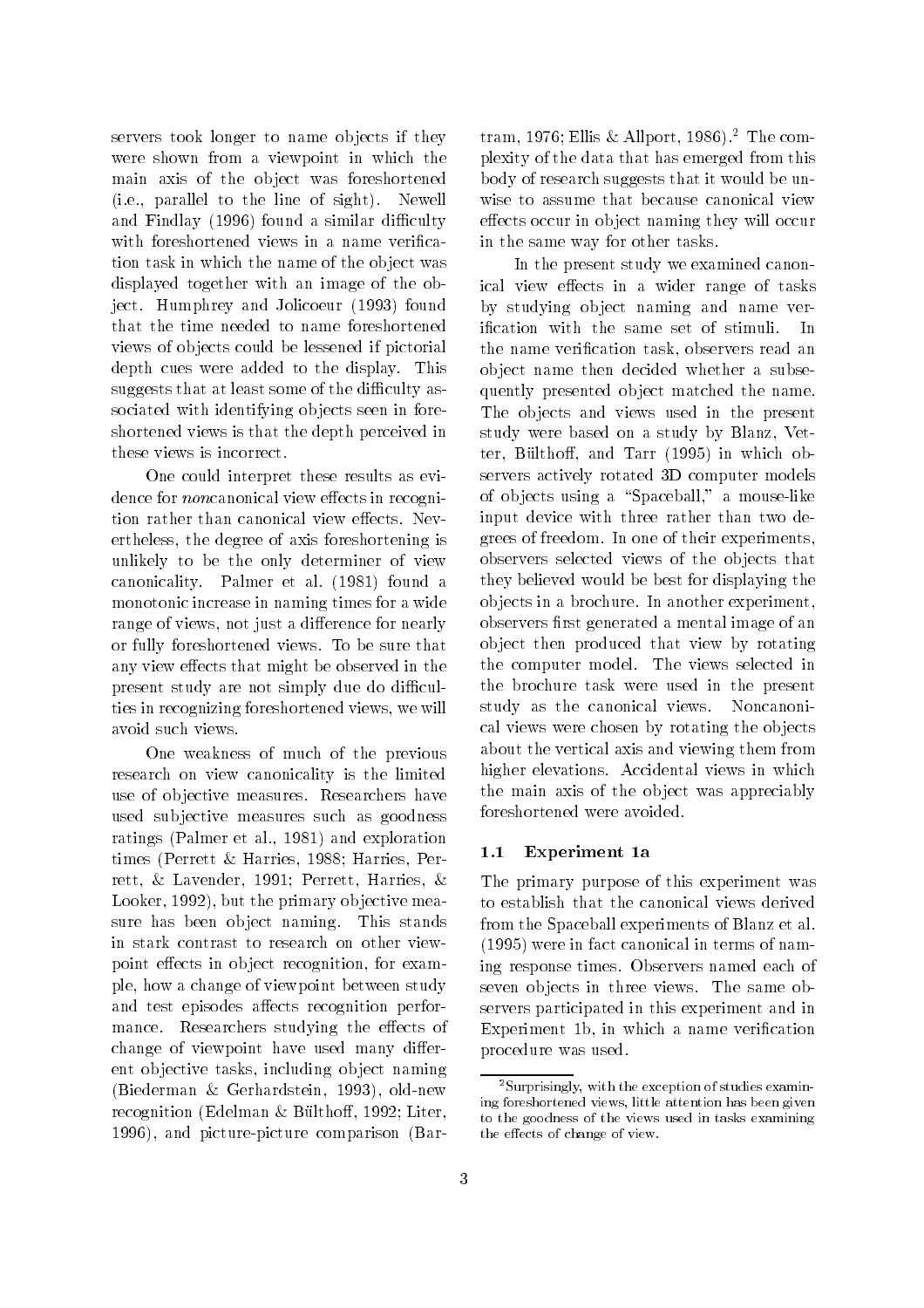

Figure 1: The images used in all three experiments. View 1 corresponds to the "canonical" view found by Blanz et al. (1995). Views 2 and 3 depict each ob ject from less canonical viewpoints.

#### $1.1.1$ Method

Observers. Seven student volunteers from Eberhard-Karls University in Tübingen, Germany participated in the experiment for a payment of 10 DM. All were native German speakers and reported having normal or corrected to normal visual acuity.

Stimuli. The stimuli were 21 images generated from three-dimensional computer models<sup>3</sup> of seven familiar objects (airplane, bicycle, car, chair, piano, shoe, & teapot).4 Three 512 by 512 pixel images of each ob ject model were generated using custom SGI Inventor software that simulated a virtual camera located 50 cm from the object. The objects were scaled to fit within a sphere of radius 7 cm. The direction of view was different for each image, as shown in Figure 1. The surfaces of the objects were colored with various shades of gray. The objects were illuminated by an omnidirectional ambient light source and a directional light source located 45 degrees above and to the right of the camera. The rendering model used Gouraud shading. The specular component of the surface

material was set to zero so that the images did not contain distinctive highlights.

Each ob ject was oriented so that in the "zero" view it faced the camera and its main axis of elongation pointed toward the camera. The teapot's spout pointed toward the camera in this view. The "canonical" view (View 1) of each ob ject was determined in an experiment reported by Blanz et al. (1995) in which observers rotated the computer models in real time using a "Spaceball" and selected the view they thought would be best for displaying the ob ject in a brochure. View 1, which was slightly different for each object, was roughly a "three-quarter" view seen from approximately 15 degrees of elevation and with the main axis of the ob ject rotated approximately  $45^{\circ}$  about the vertical axis. View 3 depicted the ob ject from a higher elevation and more from the back. The viewing direction used to generate View 2 was exactly half way between the viewing directions used to generate Views 1 and 3 on a virtual viewing sphere surrounding the ob ject. The complete set of images used in these experiments is shown in Figure 1.

Apparatus. The experiment was conducted using an SGI Indigo 2 workstation equipped with a 24 bit High Impact graphics card and a 35.2 cm wide (1280 pixels) by 28.2 cm high (1024 pixels) display scope. The background of the display scope was white.

<sup>&</sup>lt;sup>3</sup>The computer models were created by Viewpoint Datalabs. Many of the objects are available free on the World Wide Web (http://www.avalon.com). The others can be purchased from Viewpoint.

<sup>&</sup>lt;sup>4</sup>The corresponding German names, which the subjects read before the experiment began, and which jects read before the experiment began, and which were displayed in the name verification experiments, were Flugzeug, Fahrrad, Auto, Stuhl, Klavier, Schuh, and Teekanne.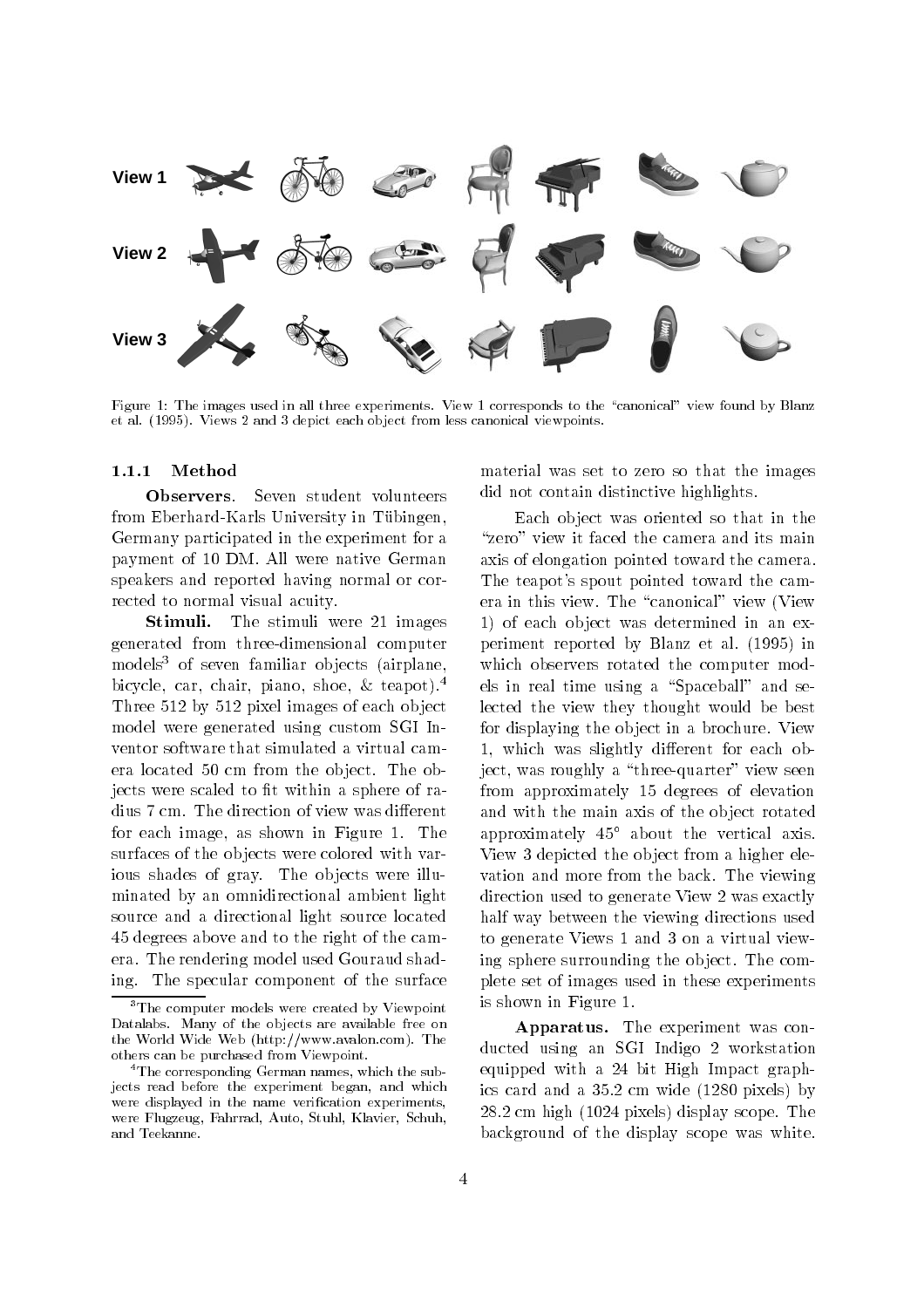The display scope was viewed in a darkened room from a distance of approximately 100 cm, but the position of the observer's head The display scope was viewed in a darkened<br>room from a distance of approximately 100<br>cm, but the position of the observer's head<br>was not fixed. The images ranged in size from<br>8.2 cm to 11.0 cm in diameter, so that the<br>vis 8.2 cm to 11.0 cm in diameter, so that the visual angle subtended by the images varied from 4.8 to 6.3 . The images were viewed binocularly, but without stereo. Naming responses were recorded by the computer to a digital sound file using a small microphone clipped to the observer's lapel. The sampling rate of the digital recording was 8000 samples per second at 8 bits, which yielded a 1 ms margin of error in the determination of the naming response time.

Procedure. The observers participated individually in 10-minute sessions. Each observer read printed instructions explaining that the task was to name a series of pictures of ob jects as quickly and as accurately as possible by saying the name of the ob ject aloud into a microphone. The observer then completed three practice trials to ensure that the instructions had been understood. Following this, the observer read a list of the names of the ob jects (in German, see footnote 4) that would be seen. This was intended to reduce variability in naming times due to word finding difficulties. Each image was visible for 3 s. Presentation of the image on the display scope initiated a digital signal processing routine on the computer that recorded the observer's verbal response. The recording continued for the duration of the image. There was a 3-4 s interval following the image before the next trial began.

Design. The independent variables were the viewpoint from which the ob ject was seen (View 1, View 2, or View 3) and the block in which each view was seen (Block 1, Block 2, or Block 3). The experiment was divided into three blocks of seven trials. Each ob ject appeared once in each block, each time in a different view. Different objects were seen in different views within each block. To balance practice and repetition effects, the three views of each object were seen in different blocks by different observers.



Figure 2: Mean naming response times for each view in Experiment 1a. Error bars indicate standard errors computed across observers.



Figure 3: Mean naming response times for each block in Experiment 1a. Error bars indicate standard errors computed across observers.

#### 1.2 Results and discussion

The accuracy of each response was determined by listening to the digital sound file that was recorded during the trial. Across all seven observers there were no naming errors. The response time for each trial was measured by locating the beginning of the response in the digital sound file with a thresholding routine.<sup>5</sup> Mean response times for each view collapsed over the three blocks and seven ob jects are presented in Figure 2. A one-way analysis of variance (ANOVA) with View as the independent variable revealed that the time to name the different views was significantly different

<sup>5</sup>Response times were also measured by visually examining the waveforms present in the sound files. Analyses of the data collected in this way were not qualitatively different from those performed on the data collected by the thresholding method.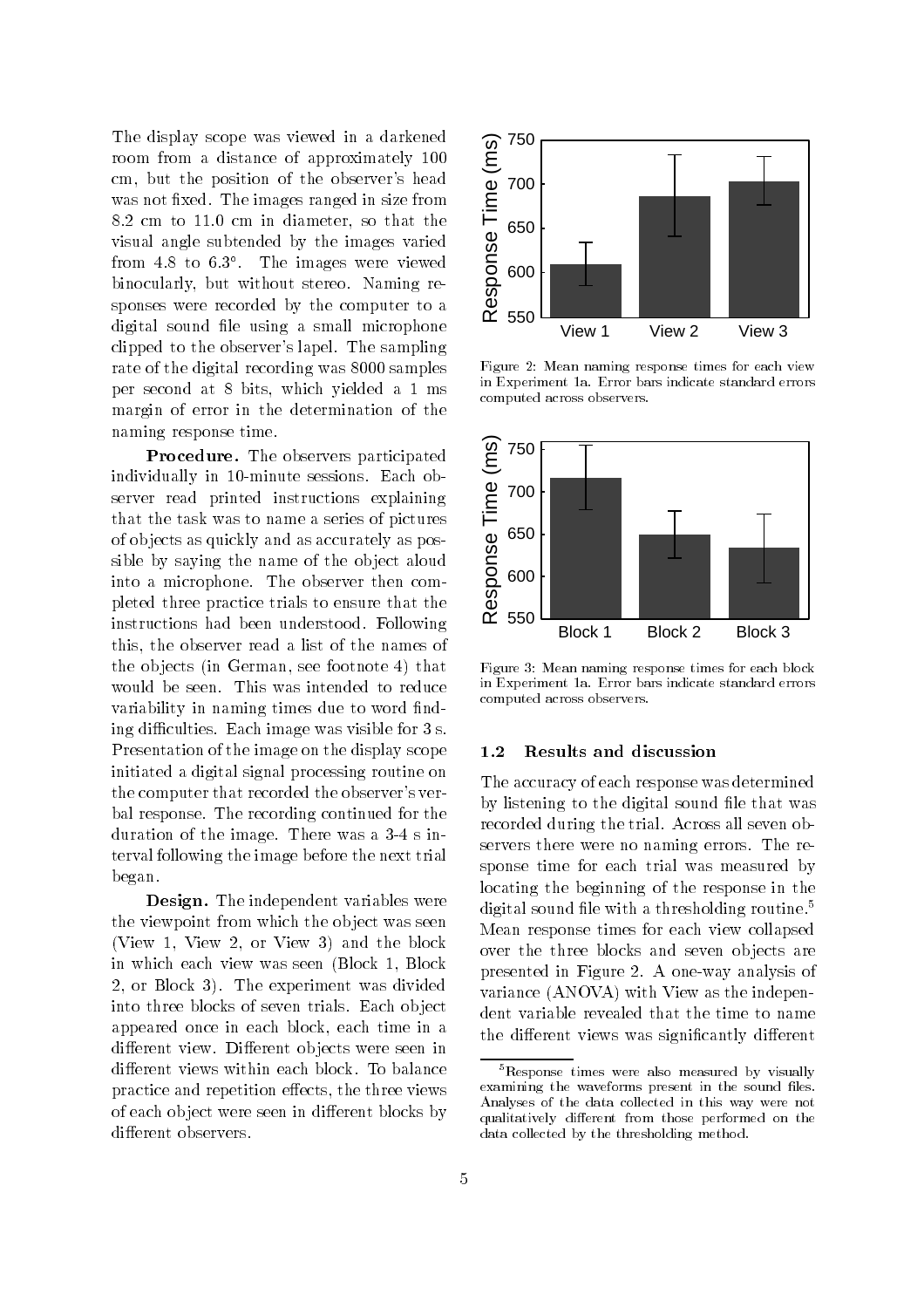$[F(2,12) = 6.900, M S_e = 2543.67, p < .05].$ A post-hoc analysis (Tukey's Honestly Signi cant Difference [HSD],  $d_T = 72.0$  ms) revealed that naming times for View 1 were signi cantly faster than naming times for Views 2 and 3 ( $p < .05$ ), but naming times for View 2 were not different from naming times for View  $3 (p > .05)$ .

Mean response times for each block collapsed over the three views and seven objects are presented in Figure 3. A one-way ANOVA with Block as the independent variable did not reveal a significant difference  $[F(2,12) = 3.105, M S_e = 4361.34, p > .05].$ However, all seven observers named the objects faster in Block 1 than in Block 3 ( $p <$ .01). These results replicate the ndings of Palmer et al. (1981) showing that sub jectively preferred views are named more quickly than nonpreferred views, even when the main axis of the ob ject is not appreciably foreshortened in the nonpreferred views. The additional finding that naming responses became faster after the first presentation (although the objects were seen in different views in subsequent presentations) was not reported by Palmer et al., but this finding is consistent with findings of other researchers indicating priming effects in object naming  $(e.g.,$  Bartram, 1974; Biederman & Gerhardstein, 1993). Although it is not possible to determine whether the priming effects were verbally or visually mediated in the present experiment, the findings of Biederman and his colleagues (Biederman & Cooper, 1991a, 1991b, 1992; Biederman & Gerhardstein, 1993) suggest that at least some of the priming was visually mediated. It is also important to point out that the results of this experiment serve to validate the Spaceball technique developed by Blanz et al. (1995) for assessing preferred views.

## <sup>2</sup> Experiment 1b

With the knowledge that naming times vary for the different views studied in Experiment 1a, we are now in a position to assess whether performance will be different for these views in an ob jective task that does not involve object naming. In the following experiment, the same observers who participated in Experiment 1a performed a name verication task. On each trial the observer read the name of an ob ject then saw a picture of an ob ject and decided as quickly as possible whether the picture matched the name.

#### $2.1$ Method

The observers, stimuli, and apparatus were the same as in Experiment 1a. All observers completed Experiment 1a before beginning Experiment 1b. The observers responded by pressing the control key on the computer's keyboard. The names of the ob jects (see footnote 4) were displayed in black, Times Roman font. The height of each word was .72 degrees of visual angle, and the width varied, depending on the word, from 2.2 to 4.2 .

Procedure. Each observer participated individually in a 20-minute session. The observers read printed instructions explaining that their task was to decide as quickly as possible whether a picture of an ob ject matched the name that was presented before the picture. They were informed that the names and pictures would be the same as those seen in the ob ject-naming experiment they had just completed. On each trial one of the seven ob ject names was displayed for 2-3 s in the middle of the display scope. The name was replaced by one of the three pictures of that object or by one of the pictures of a different ob ject. The observer's task was to press the control key on the computer keyboard as quickly as possible if the picture matched the name or to do nothing if the picture did not match the name (a go/no-go task). The picture remained visible for 3 s or until a response was made, whichever was shorter. If the observer responded, the next trial began after a 1 s delay. If the observer did not respond within 3 s, a mismatch response was recorded and the next trial began after an additional 1 s delay.

Design. The three independent variables were the viewpoint from which the object was seen (View 1, View 2, or View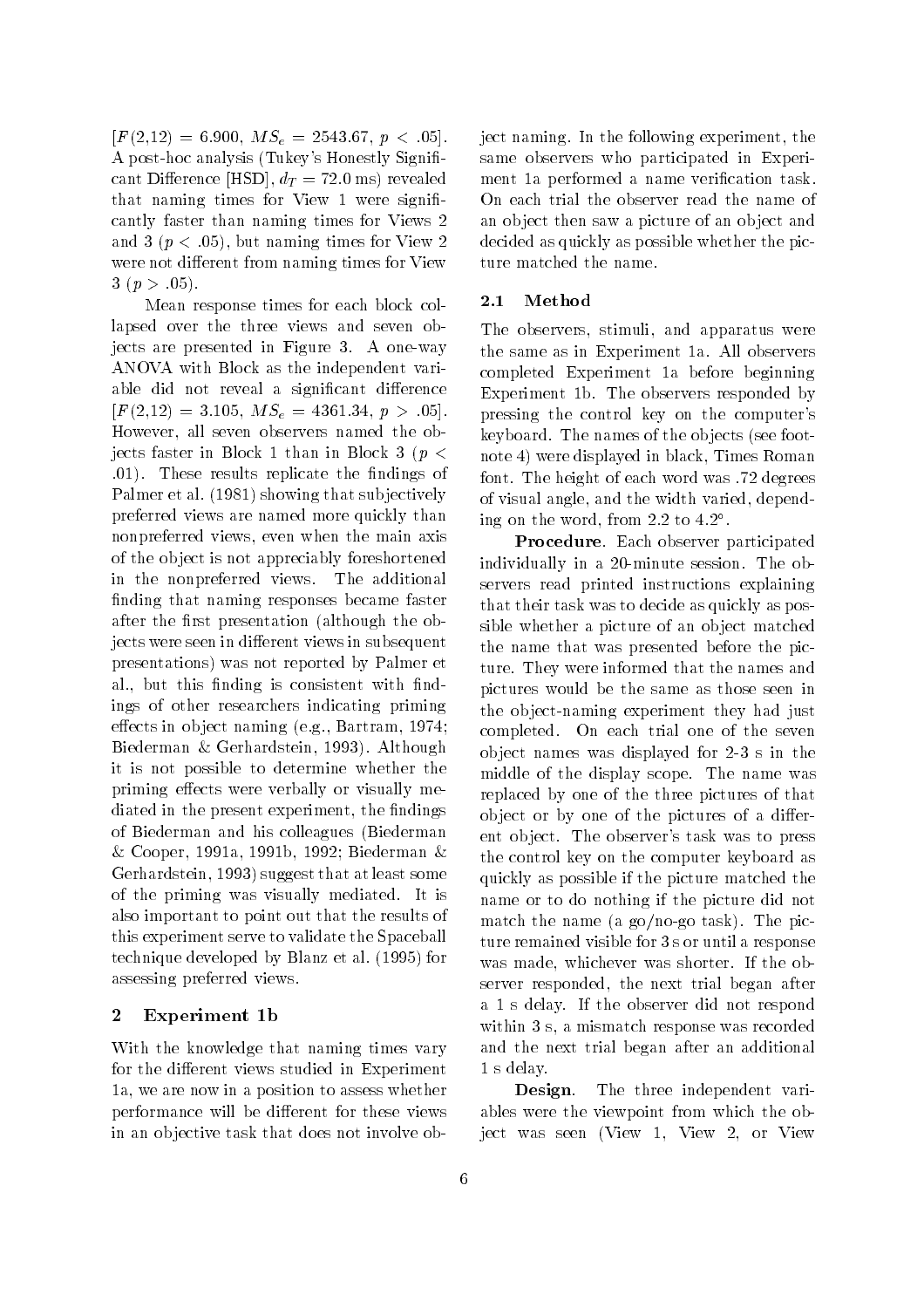3), whether the picture matched the name 3), whether the picture matched the name<br>
(Match or Mismatch), and Block (Block 1—<br>
Block 6). Each block contained 42 match and<br>
42 mismatch trials. For match trials, each<br>
of the seven names appeared with each of its<br>
th Block 6). Each block contained 42 match and 42 mismatch trials. For match trials, each of the seven names appeared with each of its three matching pictures twice (7 - 3 - 2 trials). For mismatch trials, each name appeared one time with one of the pictures of each mismatch ob ject (7 - 6 trials). The viewpoints seen on mismatch trials were balanced so that each viewpoint was paired twice with each name, and each viewpoint of each ob ject appeared twice. Over the entire experiment, each mismatch combination of name and picture appeared twice. These counterbalancing measures insured that each name was seen equally often in match and mismatch conditions and that each picture of each ob ject was seen equally often in match and mismatch conditions. The order of the trials in each block was randomized differently for each observer. Before beginning the experiment, each observer completed 24 practice trials with the same three practice ob jects that had been seen in Experiment 1a. The name of each practice ob ject appeared eight times, four times paired with its matching picture, and two times with each of the other mismatch pictures. The order of the 24 practice trials was randomized, but was the same for each observer.

#### 2.2 Results and Discussion

Given the results of Experiment 1a, two questions of interest in this experiment were whether view canonicality would affect name verification time and whether name verification time would be influenced by repeated viewing of the same ob jects. Figure 4 shows the mean response times for each view collapsed over ob jects and blocks. Figure 5 shows the mean response times for each block collapsed over ob jects and views. Unlike in Experiment 1a, there were no systematic effects of viewpoint on response times, and observers did not respond more quickly following repeated exposure to the ob jects.

These observations were confirmed in a two-way View by Block within-sub jects



Figure 4: Mean naming response times for each view in Experiment 1b. Error bars indicate standard errors computed across observers.



Figure 5: Mean naming response times for each block in Experiment 1b. Error bars indicate standard errors computed across observers.

ANOVA, which revealed no signicant differences for View  $[F(2,12) = 2.658, MS_e =$ 840.01,  $p > .05$ , Block  $[F(5,30) = 1.403,$  $MS_e = 2119.87, p > .05$ , or the interaction between View and Block  $F(10,60) = 1.676$ ,  $MS_e = 1379.16, p > .05$ . Although the analysis presented above showed no signicant effect of View or Block and no interaction between View and Block, it is possible that there was an effect of viewpoint very early in the experiment, and that this effect disappeared after the first exposure to each picture. We conducted two additional analyses to test this possibility. In the first analysis, we evaluated verification times for the *first* presentation of each view of each ob ject. This analysis included only those trials in which a first presentation occurred on a match trial (recall that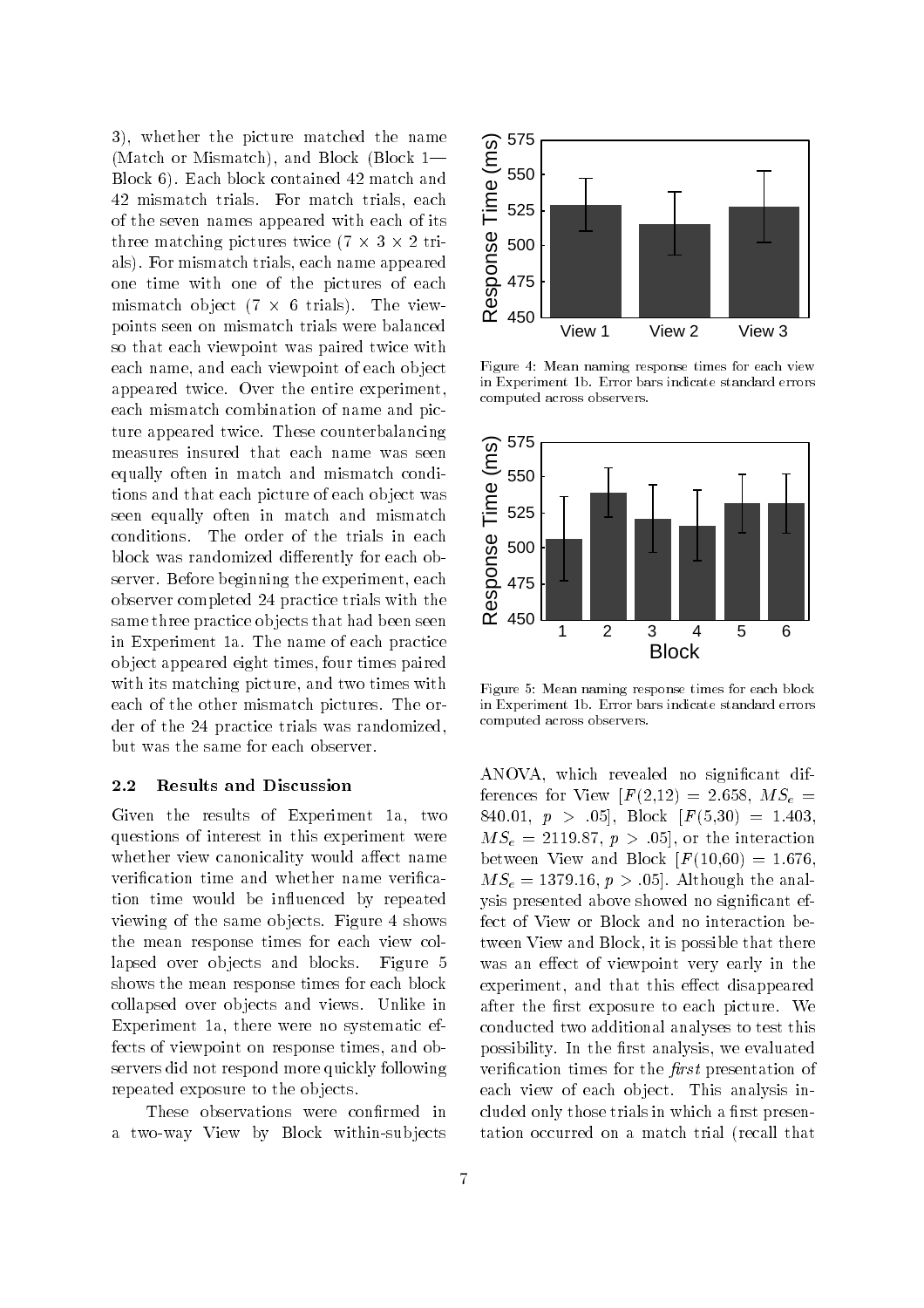sub jects did not respond on mismatch trials, so we have response time data only for match trials). Excluding mismatch trials had the effect of reducing the number of trials used to compute the mean response time per view for each observer, but there was a sufficient number of responses to conduct the analysis. A one-way ANOVA with View as the independent variable revealed no signicant differences  $[F(2,12) = 1.336, MS_e = 3013.12, p]$  $> .05$ . The means ( $\pm$  standard error) were 454.2 (43.7) ms, 474.2 (54.6) ms, and 502.0 (46.1) ms for View 1, View 2, and View 3, respectively.

In the second first-presentation analysis, we evaluated verification times for the first match presentation of each view of each object. Thus, some responses included in this analysis were for pictures that had previously been seen in a mismatch trial. A one-way ANOVA again revealed no significant differences over View  $[F(2,12) < 1, MS_e = 1784.46]$  $p > .05$ . Mean response times ( $\pm$  standard error) were 505.8 (26.2) ms, 503.5 (34.3) ms, and 511.2 (37.3) ms for View 1, View 2, and View 3, respectively. There were few errors throughout the experiment. Summed over all seven observers and all blocks there were ten incorrect "match" responses for View 1, nine for View 2, and five for View 3. There was only one incorrect \mismatch" response for each view. The results of the present experiment contrast strongly with those of Experiment 1a. There was no evidence that view canonicality affected response times or accuracy in the name verification task. This was true even the first time each view was tested. Furthermore, there was no clear priming effect as there had been in Experiment 1a. Response times did not decrease in later blocks of the experiment.

One potential limitation with the present experiment, however, is that the observers' experience with the ob jects in Experiment 1a could have affected their performance. Having seen the ob jects in the naming task (one time in each view) could have been sufficient to eliminate any effects of view canonicality. Before we discuss the implications of this experiment, we will present a second nameverification experiment, nearly identical to the present experiment, using a new group of observers who were unfamiliar with the particular ob ject models used in the experiment. To examine whether view canonicality affects the time needed to decide that a picture does not match a name, we used a two-response procedure in Experiment 2. Observers pressed one key to respond that the ob ject matched the name and another key to respond that it did not match.

#### <sup>3</sup> Experiment 2

#### 3.1 Method  $3.1$

The stimuli, apparatus, and design were the same as in Experiment 1b.

Observers. Ten student volunteers from Eberhard-Karls University in Tubingen, Germany participated in the experiment for a payment of 10 DM. All were native speakers of German and reported having normal or corrected to normal visual acuity. None of the observers had participated in Experiment 1.

Procedure. The procedure was almost identical to that in Experiment 1b except that observers pressed one control key on the computer keyboard with their dominant hand to respond that the picture matched the name, and they pressed the other control key with their nondominant hand to respond that the picture did not match the name. Response feedback was provided in the form of a tone for incorrect responses. Although this tworesponse procedure increased response times overall, it allowed us to examine whether view canonicality affects the time needed to determine that a picture does not match a given name. The only other difference between this experiment and Experiment 1b was that the name was always displayed for 2 s rather than  $2-3$  s.

## 3.2 Results and Discussion

Mean correct response times for each view collapsed over all six blocks and seven ob jects are shown in Figure 6. Although responses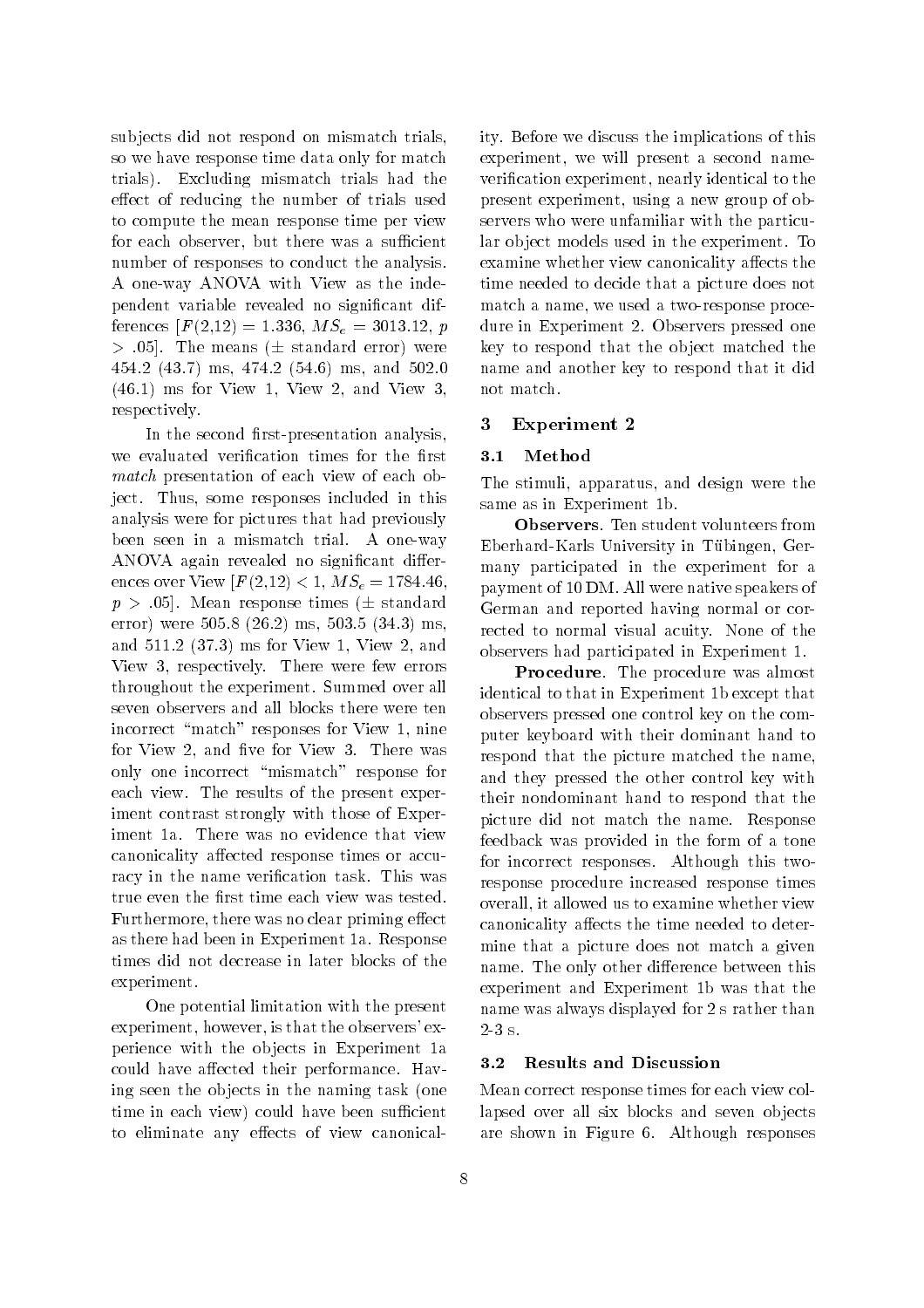were consistently faster for trials in which the picture matched the name, there was no systematic effect of view for either match or mismatch trials. Figure 7 shows the mean response times for each block collapsed over the three views and seven ob jects. There were small decreases in response times as the experiment progressed, both for match and mismatch trials.

These observations were confirmed in a three-way Match by View by Block withinsub jects ANOVA. The ANOVA revealed that match trials were responded to more quickly than mismatch trials  $[F(1,9) = 24.134, MS_e]$  $= 15347.06, p < .01$  and that response times



Figure 6: Mean response times for each view in Experiment 2. Dark bars indicate trials in which the name and the picture matched. Light bars indicate trials in which the name and the picture did not match. Error bars are standard errors computed across observers.



Figure 7: Mean response times for each block in Experiment 2. Dark bars indicate trials in which the name and the picture matched. Light bars indicate trials in which the name and the picture did not match. Error bars are standard errors computed across observers.

were different across blocks  $F(5,45) = 2.949$ .  $MS_e = 7717.08, p < .05$ . Tukey's HSD indicated that responses were significantly faster in block 6 than in block 1 ( $d_T = 47.8$ ) ms), but no other differences were significant. The main effect of View was not significant  $[F(2,18) = 1.420, MS_e = 931.08, p > .05],$ nor were any of the interactions among the variables.

To examine whether there were effects of view canonicality early in the experiment, we carried out two analyses similar to those conducted in Experiment 1b. In the first analysis, we examined response times for the first presentation of each picture. These trials were divided according to whether they were match or mismatch trials. A two-way Match by View ANOVA revealed only a marginally signicant advantage for match trials  $[F(1,9) = 4.534,$  $MS_e = 4690.38, p < .07$ . The main effect of View  $[F(2,18) < 1, MS_e = 5540.36, p > .05]$ and the interaction between Match and View  $[F(2,18) = 1.062, M S_e = 8003.93, p > .05]$ were not signicant.

We conducted a second first-presentation analysis by examining response times for the first presentation of each picture in a match trial and the first presentation of each picture in a mismatch trial. A two-way Match by View ANOVA revealed that match trials were responded to more quickly than mismatch trials  $[F(1,9) = 6.255, MS_e = 6229.44, p < .05]$ , but neither the main effect of View nor the interaction between Match and View was significant [both  $F < 1$ ]. Although there were slightly more errors in this experiment than in Experiment 1b, they did not vary systematically with view. Over the entire experiment there were 8, 19, and 9 incorrect "match" responses and 19, 18, and 18 incorrect  $\mathrm{``mis}$ match" responses for Views 1, 2, and 3, respectively.

Response times were slower overall compared to Experiment 1b. The mean response time for correct trials in Experiment 1b was 524.8 ms, whereas mean response times in Experiment 2 were 568.2 ms for match trials and 632.3 ms for mismatch trials. The most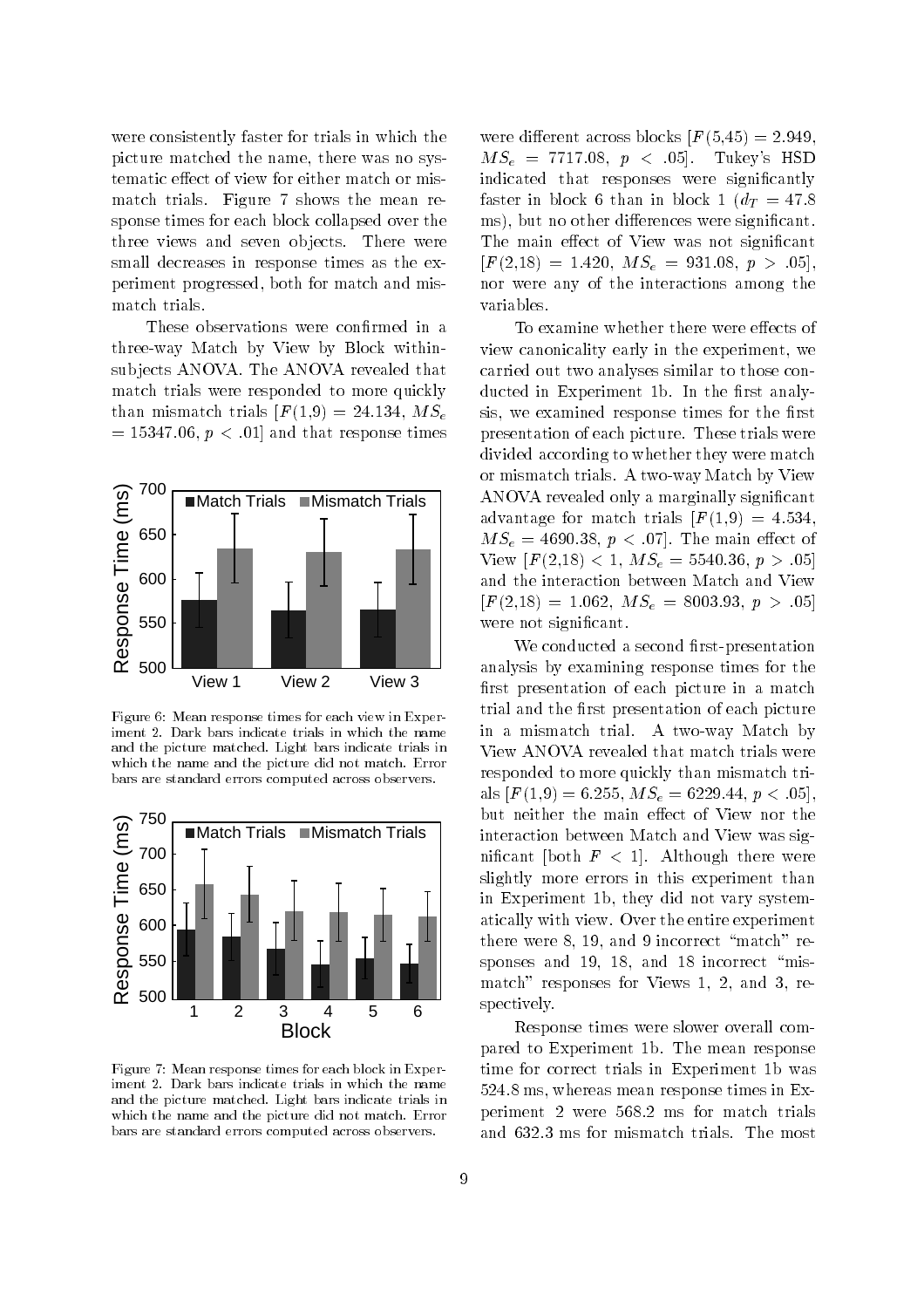likely explanation for this difference is the two-response procedure used in Experiment 2. The decrease in response times in later blocks is consistent with this explanation, and is likely due to the observers learning which hand to respond with on match and mismatch trials. Response times in the last block-550.8 ms for match trials and 617.1 ms for mismatch trials—were more similar to, but still somewhat longer than, those found in Experiment 1b. The difference in response times between match and mismatch trials might lead one to argue that visual or decision processes are somehow different for determining that a picture does not match a previously presented name. However, the most likely explanation for the difference in response times on match and mismatch trials is that the observers were simply quicker to respond with their dominant hands. To fully examine this issue it would be necessary to run an equal number of observers responding with their nondominant hands on match trials. However, we did not use the two-response procedure in the present experiment to examine differences in decision processes for match and mismatch trials. Rather, the purpose was to determine whether view canonicality would affect response times on negative trials. This was clearly not the case. If there is a different decision process being carried out on negative trials, the efficiency of the process does not appear to be affected by view canonicality.

As discussed above, Newell and Findlay (1996) also used a name verication procedure to study ob ject identication. Unlike in the present study, they found significant differences in verification times for different views of objects. These differences, however, were related mostly to the degree of axis foreshortening. Verification times were roughly constant for views that were not appreciably foreshortened and were signicantly longer only for views in which the ob ject's main axis of elongation was rotated no more than 30 from the line of sight. Similar results were obtained by Lawson (1994) in an ob ject naming task.

#### **General Discussion**  $\overline{\mathbf{4}}$

The purpose of this study was to examine view canonicality using two different objective tasks, ob ject naming and name verication. As in previous studies, there were clear differences in the time needed to name different views of the ob jects. In Experiment 1a, observers named ob jects seen in preferred views more quickly than ob jects seen in nonpreferred views. No differences were found between preferred and nonpreferred views in Experiments 1b and 2 in which observers performed a name verication task. To examine the implications of these results, we will consider how they must be explained by each of the models of long-term visual memory that was presented in the introduction. We will then present an alternative explanation of canonicality effects based on view similarity.

# 4.1 Ob ject-centered structural descriptions

Theorists proposing that an object's longterm visual representation consists of a single 3D ob ject-centered structural description have argued that differences in the recognizability of different views of an object are due to differences in the ability to derive a structural description from those views (e.g., Marr, 1982). The results of the naming task presented here could be interpreted in this way, but the failure to find an effect of view in the name verification task poses a problem. If we accept the hypothesis that view effects arise in ob ject naming because structural descriptions are difficult to derive from some views. then the lack of an effect of view in name verification must mean that it is not necessary to derive a complete structural description to perform the name verification task.

Marr (1982) touched on this issue in his discussion of how an object might be recognized from viewpoints in which a full description of the ob ject can not be recovered. He speculated that in some cases it might be possible to recognize the ob ject by constructing a partial description based on the axes that are visible from that view. Alternatively, recogni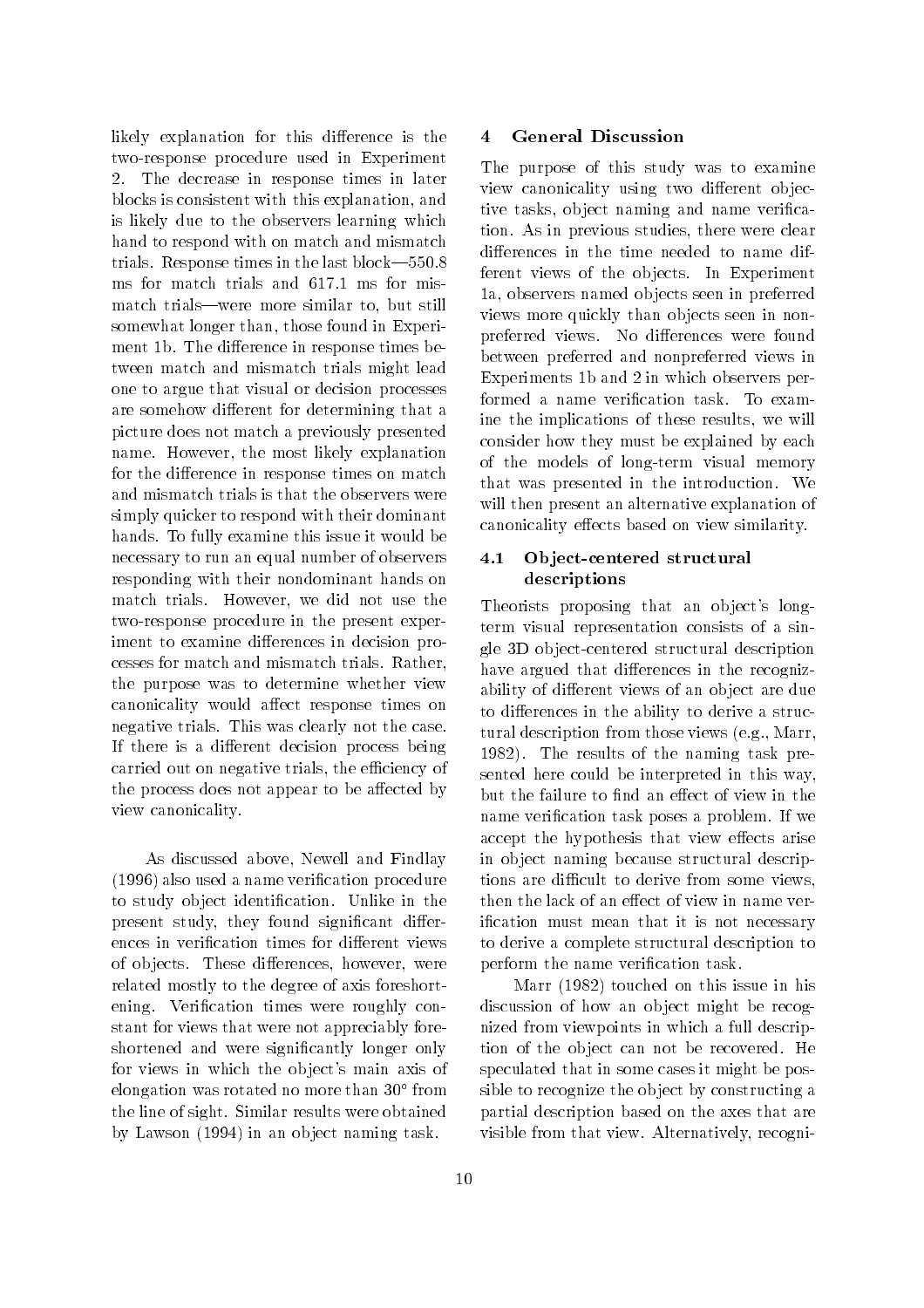tion might be achieved by recognizing a particular part or only a few of the parts of an ob ject. For example, an animal might be recognized in a frontal view, in which its main axis of elongation is completely foreshortened, by recognizing its face.

With regard to the present study, it could be that a complete recovery of structure is needed to name an ob ject, which could be slow for some views, but a complete recovery is not needed to perform the name verification task. In particular, it might be necessary to recover only a few salient parts or features, rather than a complete description, to perform the name verification task. Recognition achieved in this way might be much less sensitive to viewpoint, as long as the necessary parts or features are visible in the image.

Recognizing an ob ject in this way, however, would seem to be a substantial departure from the way in which recognition is believed to be achieved according to these theories. It is not even clear that the data needed to recognize partial descriptions of ob jects would be readily available from the object models stored in long-term visual memory. Allowing for recognition in this way might necessitate substantial changes to these theories.

It is important to consider that the need or opportunity to recognize ob jects using partial descriptions might be quite common. It often occurs that some of an ob ject's parts are occluded from view either by the ob ject itself or by other nearby ob jects. In these situations it would be necessary to recognize the ob ject using an incomplete description or to complete the ob ject by inferring what is occluded. Furthermore, the opportunity to recognize ob jects as in the name verication experiments presented here might be quite common. Consider, for example, a search task in which an observer must locate a particular ob ject in a cluttered environment. This task, arguably a common visual task, is much more like a verification task than a naming task. Consider also the effect that scene context might have on ob ject recognition. Scene context might set up expectations, not unlike

the expectations set up in the name verification task, that minimize the need for a complete recovery of structure prior to recognition. These considerations draw into question the need to fully recover an ob ject's 3D structure, especially given the high cost of recovering ob ject-centered 3D structure from a 2D image.

#### 4.2 Viewpoint-dependent descriptions

In many models of long-term visual memory that represent ob jects with viewpointdependent descriptions (whether 2D or 3D), it is argued that differences in the speed of recognition of different views of an object arise because an error prone or time consuming transformation mechanism must be used to recognize views for which no description is explicitly represented. For example, these views might be recognized by interpolating among views that are represented (e.g., Poggio & Edelman, 1990) or by transforming either the input view, the stored views, or both (e.g., by mental rotation, Shepard & Cooper, 1982, Tarr, 1995, or by alignment, Ullman, 1989, 1996).

For reasons similar to those given above in the discussion of ob ject-centered models, the results of the present study are not in accord with the predictions of these viewdependent models. If transformation mechanisms were responsible for the differences in naming speed observed in Experiment 1a, then we must conclude that these mechanisms were not used to perform the name verification task in Experiments 1b and 2. This again begs the question of why such mechanisms would ever be used. Some researchers have argued that transformation mechanisms are not normally used to recognize ob jects, but that they might be used to confirm recognition decisions or to make decisions about object properties that depend on an external reference frame, for example, handedness judgments (Corballis, Zbrodoff, Shetzer, & Butler, 1978; Corballis, 1988). It is not at all clear, however, why ob ject naming would require confirmatory processing and name verification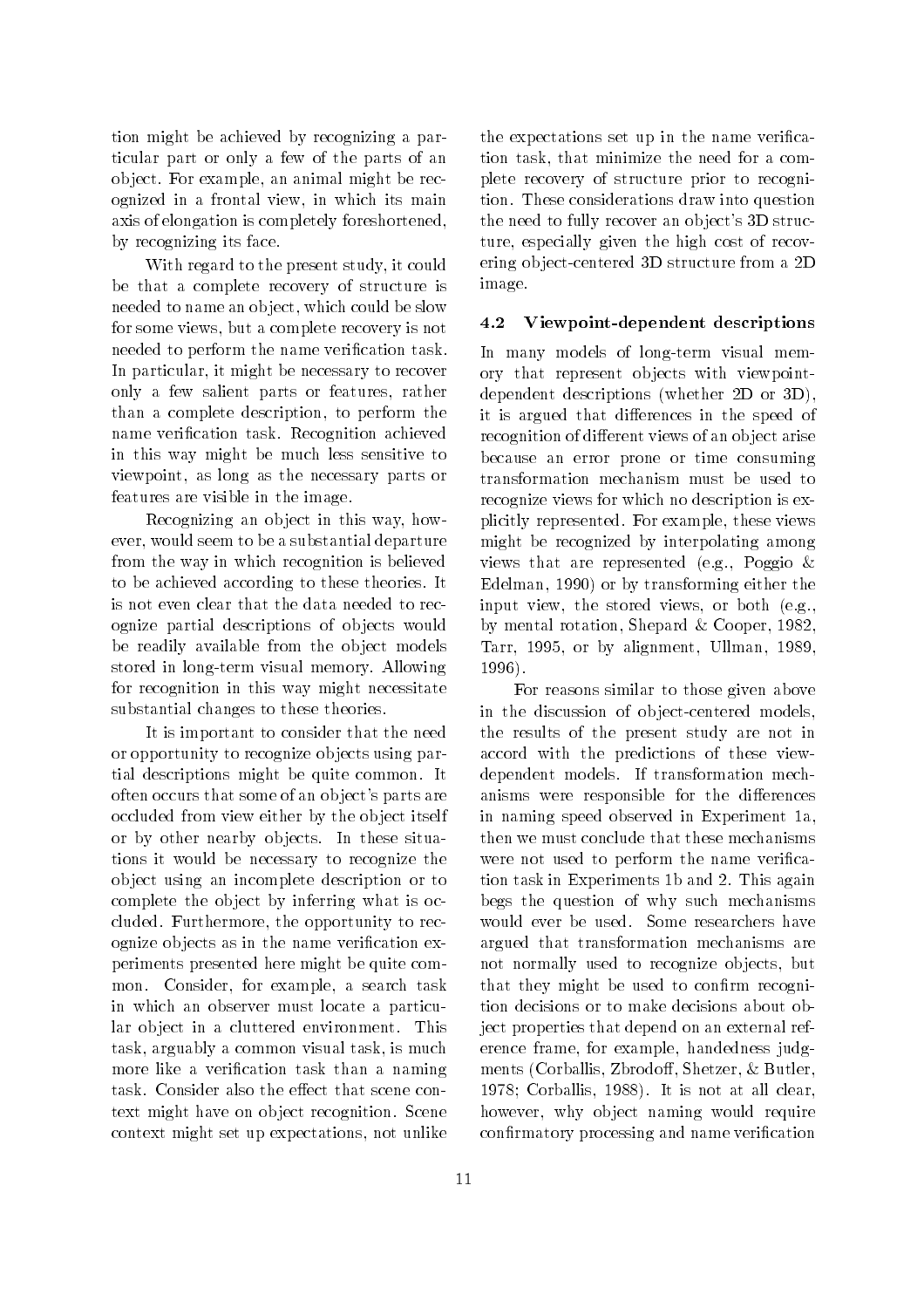would not. Furthermore, there appears to be no reason why naming would involve external reference frames and name verication not. In fact, it is ob ject naming that is generally considered to be the task not requiring such additional processing.

Perrett et al. (1996) present an alternative view-based model of long-term visual memory that does not rely on view transformation mechanisms. According to their model, differences in the speed of recognition of different views of an object arise because different views are represented with different weights. In particular, they argued that different numbers of neurons are recruited to encode different views of an object depending on the observer's experience with those views. Views that are experienced often are represented by a greater number of neurons than views experienced less often. The result is that evidence regarding the identity of a viewed ob ject will accumulate more slowly for views that are either weakly represented or not at all explicitly represented in comparison to views that are more strongly represented. At first sight, the results of the present study seem to be at odds with this theory. The differences in naming speed observed in Experiment 1a would suggest that View 1 is more strongly represented than Views 2 and 3. Why then does this not affect the speed of recognition in Experiments 1b and 2? One explanation might be that less evidence is needed to perform the verification task than the naming task. Perrett et al. showed that at low thresholds the time needed to accumulate sufficient evidence is more similar for strongly and weakly represented views. Although these claims are only speculative, the possibilities are intriguing and should be considered in future research.

#### 4.3 View similarity

The need to resort to some alternate mode of recognition to explain differences in view effects in different tasks is, at best, unsatisfactory. What is needed is a model of the recognition process that can account for the kinds

of differences observed in the present study without having to alter the basic mechanism by which recognition is achieved. In this section we provide a sketch of one such model, which bases recognition on the similarity between an input view and relevant views stored in memory.

Assume that, as in the multiple-view theories discussed above, an ob ject's long-term visual representation consists of a collection of more or less viewpoint-specic descriptions. Figure 8 depicts multiple-view representations of two familiar objects, a camel and a giraffe. To recognize an ob ject seen in a particular view, the internal description of that view is compared to descriptions of views stored in memory, and the ob ject is recognized as a member of the ob ject class to which the best matching, or most similar, description belongs. We will assume that there are a sufficient number of descriptions of each object stored so that it is possible, in principal, to recognize familiar ob jects from nearly any viewpoint.

Consider what might happen if a view such as the frontal view of the camel depicted in Figure 8 had to be identied. In the absence of contextual cues or prior hypotheses about what ob ject might be seen, it would be necessary to compare the description of this view with a large number of stored descriptions. The description of this frontal view is likely to be sufficiently similar to stored descriptions of more than one ob ject. In the example depicted in Figure 8, the frontal view of the camel is seen to be similar to the frontal view of the giraffe as well. Similarity to views of more than one ob ject class could lead to response competition, which could slow identication of the ob ject in this view. A similar effect could occur for the view of the back of the camel shown in Figure 8.

On the contrary, the profile or threequarter views of the camel are not likely to be confused with views of other ob jects. These views contain distinctive features, for example, the hump on the camel's back, that minimize the possibility that they will be con-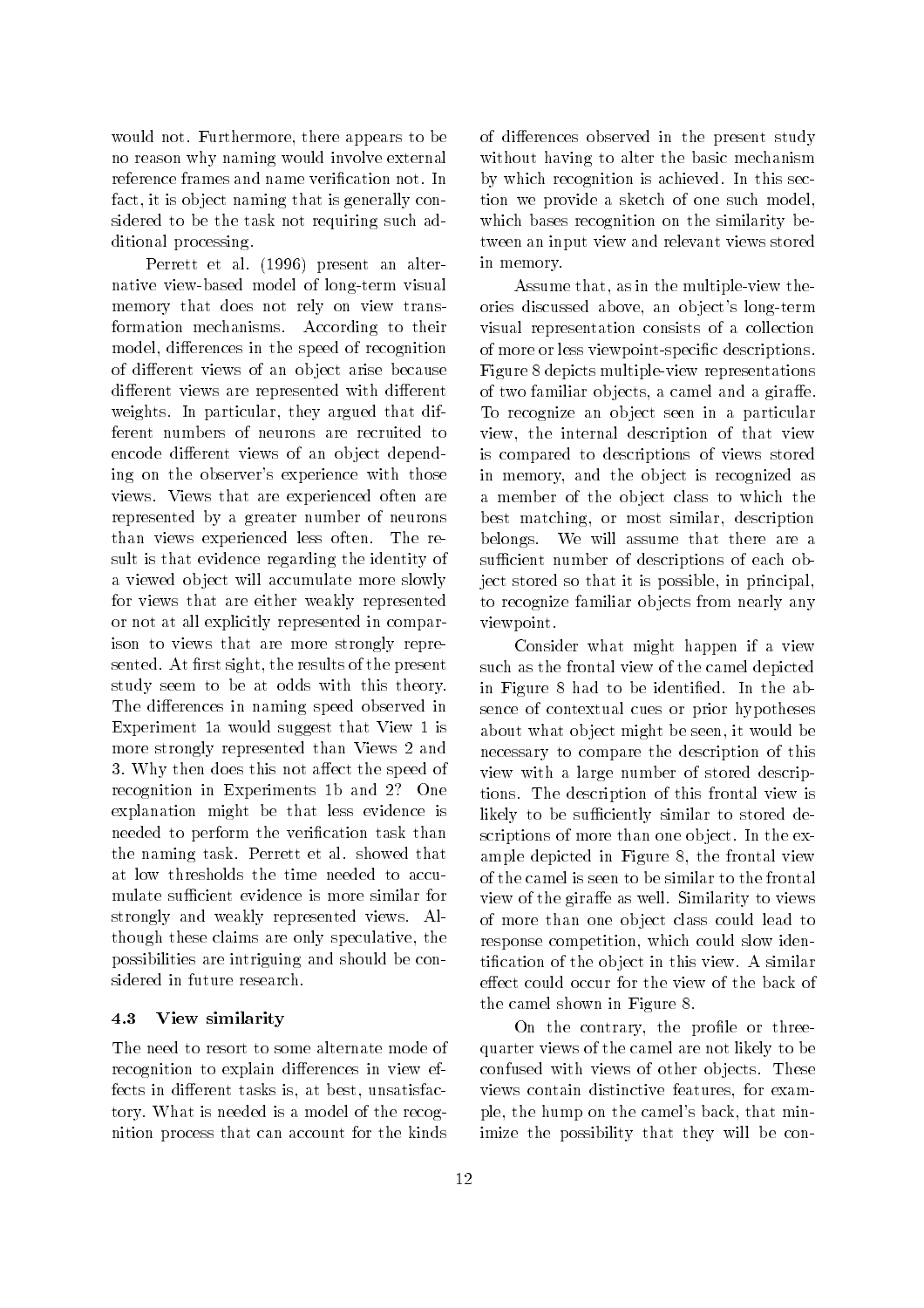

Figure 8: Multiple-view representations of two objects. Notice that some views could be confused, which might lead to response competition in a bottom-up task such as ob ject naming. There are other views, however, that are sufficiently distinct so as not to be confused.

fused with views of another ob ject, even if they must be compared to a large number of views of other ob jects. Recognizing an ob ject in such a view would be faster relative to recognizing the ob ject in a view that is similar to views of more than one ob ject, because the likelihood of response competition is reduced.

Why then does view similarity not affect performance in the name verification task? One simple explanation is that providing an explicit hypothesis regarding the object's identity reduces the space of views to which the input view must be compared. This need not, in itself, reduce the time needed to make a recognition decision.<sup>6</sup> All that is necessary is that it reduce the likelihood that the input view is confused with views of other objects. In the present study it is unlikely that any of the tested views would have been easily confused as views of other ob jects in the set. According to the view similarity model presented here, this would have eliminated differences in verification times for the different views. Notice that in the naming task, one cannot consider only the other ob jects in the set when assessing the likelihood of confusions. Confusions could arise in naming from any number of ob jects that the observer has previously experienced.

The arguments presented above suggest that view canonicality is not simply a function of the task, but is instead related to the space of ob jects and views that must be considered to perform a particular task. This suggests that view effects might be found in a verification task that included highly similar ob jects, for example, the camel and the giraffe shown in Figure 8. Deciding whether the frontal view of the camel was a giraffe might be slow and sometimes incorrect, but making the same de-

 $^6\mathrm{We}$  are not suggesting that views are compared in a serial fashion so that the number of views that must be compared affects the time needed to make a recognition decision. View "comparisons" could be made in parallel in a neural network so that little or no additional cost is incurred by simply increasing the number of views that must be compared.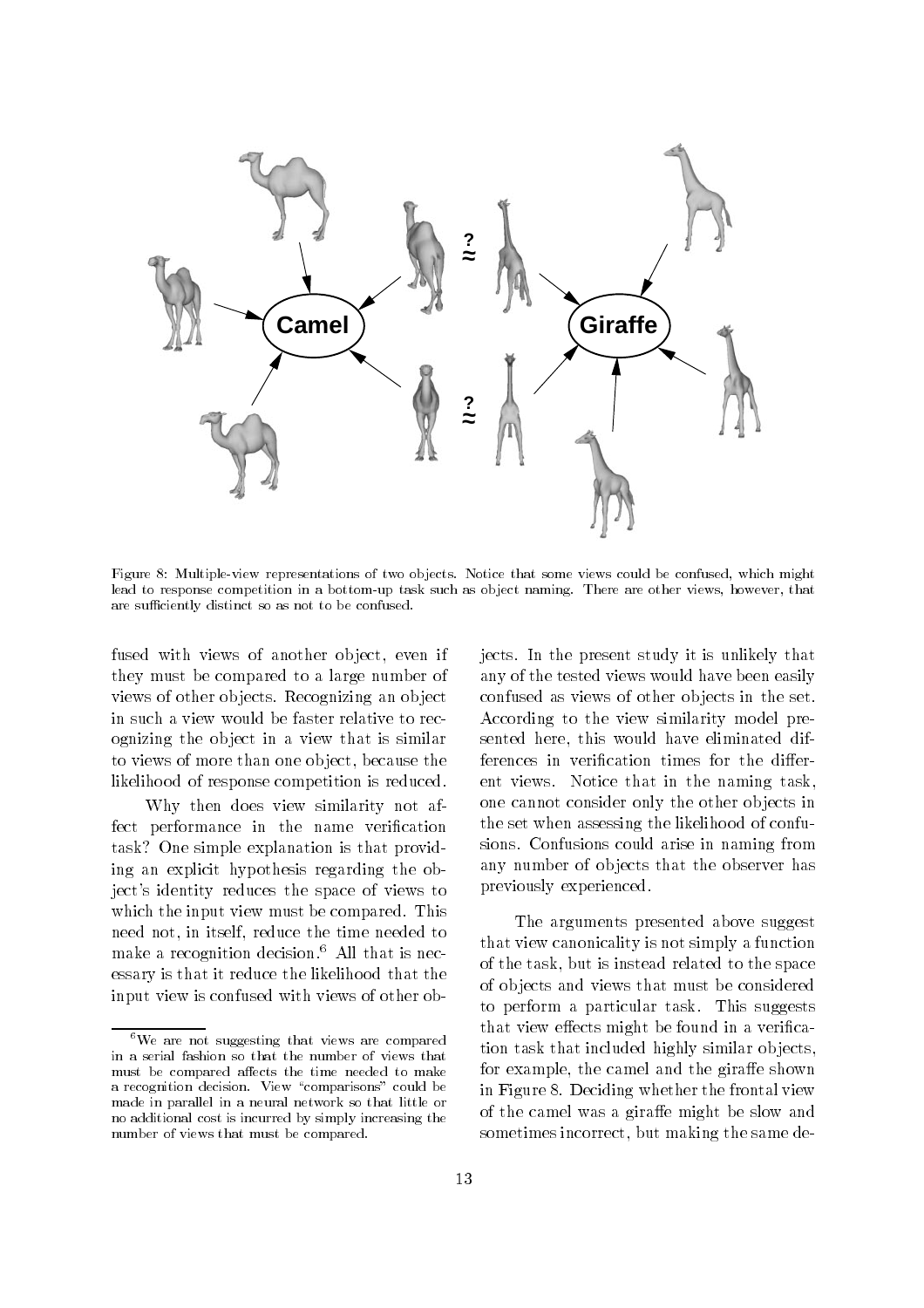cision for the profile or three-quarter view of the camel might be fast and accurate. This is a topic for further research that should begin with a careful determination of inter-ob ject similarity.

# References

- Bartram, D. J. (1974). The role of visual and semantic codes in object naming. Cognitive Psychology,  $6, 325-356$ .
- Bartram, D. J. (1976). Levels of coding in picture-picture comparison tasks. Memory  $\&$  Cognition, 4, 593-602.
- Biederman, I. (1987). Recognition-by-components: A theory of human image understanding. Psychological Review,  $94, 115-$ 147.
- Biederman, I., & Cooper, E. E. (1991a). Evidence for complete translational and re flectional invariance in visual object priming. Perception,  $20, 585-593$ .
- Biederman, I., & Cooper, E. E. (1991b). Priming contour-deleted images: Evidence for intermediate representations in visual object recognition. Cognitive Psychology, 23, 393{419.
- Biederman, I., & Cooper, E. E. (1992). Size invariance in visual ob ject priming. Journal of Experimental Psychology: Human Perception and Performance,  $18, 121-133$ .
- Biederman, I., & Gerhardstein, P. C. (1993). Recognizing depth-rotated ob jects: Evidence and conditions for three-dimensional viewpoint invariance. Journal of Experimental Psychology: Human Perception and Performance,  $19, 1162{-}1182.$
- Blanz, V., Vetter, T., Bülthoff, H. H., & Tarr, M. J. (1995). What ob ject attributes determine canonical views? Perception, 24(Supplement), 119c.
- Bülthoff, H. H., & Edelman, S.  $(1992)$ . Psychophysical support for a two-dimensional view interpolation theory of ob ject

recognition. Proceedings of the National  $Academy of Sciences, 89, 60–64.$ 

- Bülthoff, H. H., Edelman, S., & Tarr, M. J. (1995). How are three-dimensional ob jects represented in the brain? Cerebral Cortex. 5, 247-260.
- Corballis, M. C. (1988). Recognition of disoriented shapes. *Psychological Review*, **95**(1),  $115{-}123.$
- Corballis, M. C., Zbrodoff, N. J., Shetzer, L. I., & Butler, P. B. (1978). Decisions about identity and orientation of rotated letters and digits. Memory & Cognition,  $6(2), 98-107.$
- Edelman, S., & Bülthoff, H. H.  $(1992)$ . Orientation dependence in the recognition of familiar and novel views of three-dimensional objects. Vision Research,  $32, 2385-$ 2400.
- Ellis, R., & Allport, D. A. (1986). Multiple levels of representation for visual ob jects: A behavioural study. In A. G. Cohn & J. R. Thomas (Eds.), Artificial Intelligence and its Applications (pp. 245-257). New York, NY: J. Wiley.
- Harries, M. H., Perrett, D. I., & Lavender, A. (1991). Preferential inspection of views of 3-D model heads. Perception,  $20(5)$ , 669-80.
- Humphrey, G. K., & Jolicoeur, P. (1993). An examination of the effects of axis foreshortening, monocular depth cues, and visual field on object identification. The Quarterly Journal of Experimental Psychology,  $46A(1), 137-159.$
- Lawson, R. (1994). The effects of viewpoint on object recognition. Unpublished Ph.D. Thesis, University of Birmingham, School of Psychology.
- Liter, J. C. (1996). The influence of qualitative and quantitative features on object recognition across changes of view. Manuscript submitted for publication.